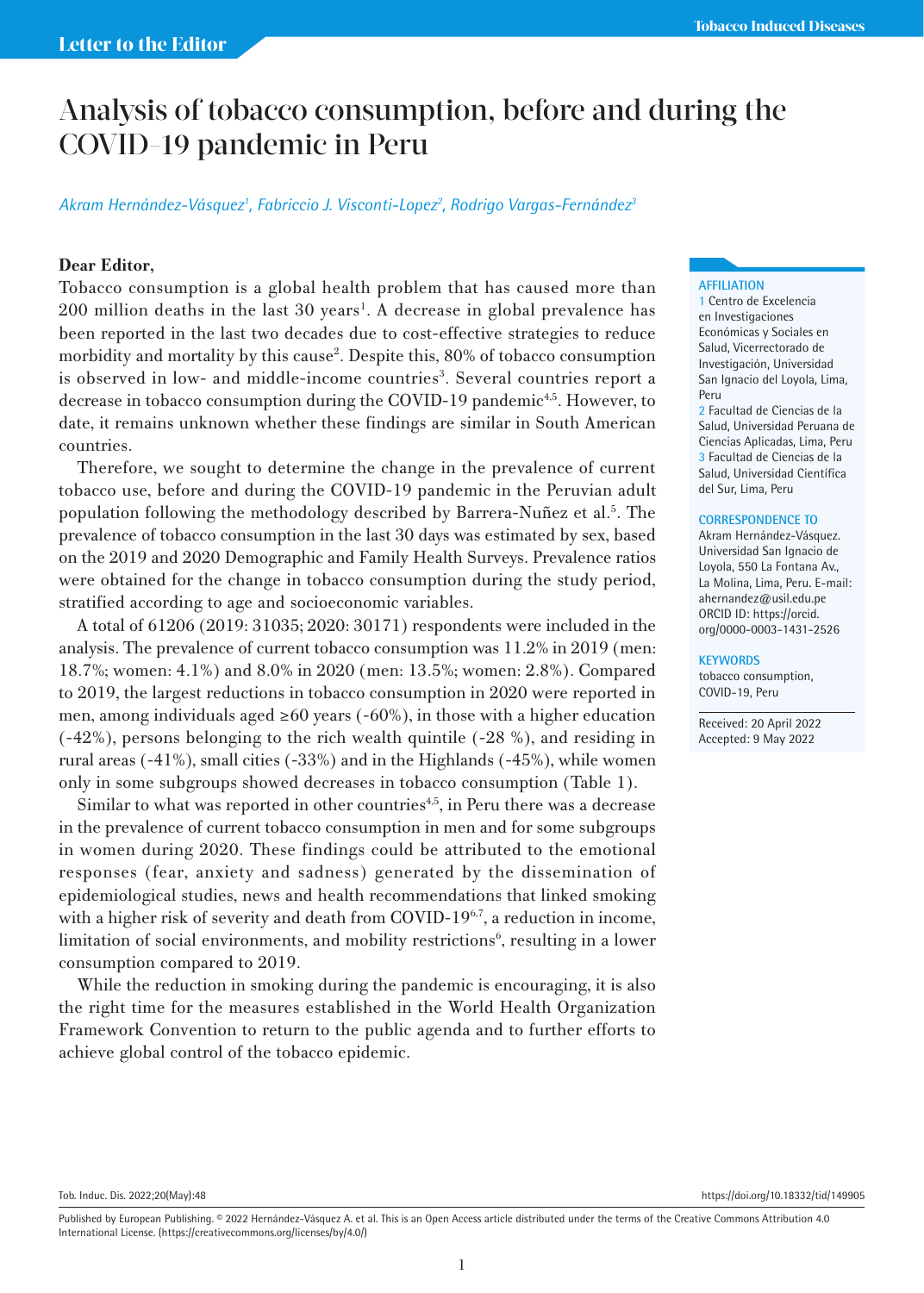# Table 1. Prevalence ratios of current tobacco consumption in Peruvian adults between 2019 and 2020

| <b>Characteristics</b>          | <b>Overall</b>           | <b>Men</b>               | <b>Women</b>             |
|---------------------------------|--------------------------|--------------------------|--------------------------|
|                                 | PR (95% CI)              | PR (95% CI)              | PR (95% CI)              |
| Age (years)                     |                          |                          |                          |
| $18 - 29$                       | $0.76$ $(0.66 - 0.87)^*$ | $0.75(0.65 - 0.88)^*$    | $0.81$ $(0.59 - 1.12)$   |
| $30 - 59$                       | $0.70$ $(0.63 - 0.78)^*$ | $0.73$ $(0.65 - 0.83)^*$ | $0.58$ $(0.43 - 0.79)^*$ |
| $\geq 60$                       | $0.58$ $(0.43 - 0.78)^*$ | $0.55$ $(0.40 - 0.77)^*$ | $0.69$ $(0.36 - 1.33)$   |
| <b>Education level</b>          |                          |                          |                          |
| Up to Primary                   | $0.67$ $(0.55 - 0.81)$ * | $0.68$ $(0.56 - 0.84)$ * | $0.59(0.34 - 1.00)$      |
| Secondary                       | $0.73$ $(0.65 - 0.83)^*$ | $0.76$ $(0.67 - 0.86)^*$ | $0.72$ $(0.51 - 1.02)$   |
| Higher                          | $0.67$ $(0.58 - 0.76)^*$ | $0.68$ $(0.58 - 0.79)^*$ | $0.62$ (0.46-0.84)*      |
| Wealth quintile <sup>a</sup>    |                          |                          |                          |
| Poorer                          | $0.72$ (0.62-0.84)*      | $0.71$ $(0.61 - 0.82)^*$ | $1.18(0.68 - 2.05)$      |
| Poor                            | $0.68$ $(0.58 - 0.81)^*$ | $0.71$ $(0.60 - 0.85)^*$ | $0.52$ $(0.30 - 0.91)$ * |
| Medium                          | $0.77$ $(0.64 - 0.92)^*$ | $0.78$ $(0.65 - 0.95)^*$ | $0.71$ $(0.44 - 1.12)$   |
| <b>Rich</b>                     | $0.64$ $(0.53 - 0.78)^*$ | $0.67$ $(0.55 - 0.83)^*$ | $0.58$ (0.40-0.85)*      |
| Richer                          | $0.71$ $(0.58 - 0.88)^*$ | $0.72$ $(0.57 - 0.91)^*$ | $0.69$ $(0.46 - 1.04)$   |
| Area of residence               |                          |                          |                          |
| Urban                           | $0.71$ $(0.64 - 0.78)^*$ | $0.73$ $(0.66 - 0.81)^*$ | $0.66$ $(0.52 - 0.83)^*$ |
| Rural                           | $0.69$ $(0.60 - 0.79)^*$ | $0.68$ $(0.59 - 0.78)^*$ | $0.91(0.55 - 1.51)$      |
| Place of residence <sup>b</sup> |                          |                          |                          |
| Countryside                     | $0.69$ $(0.60 - 0.79)^*$ | $0.68$ $(0.59 - 0.78)^*$ | $0.91(0.55 - 1.51)$      |
| Town                            | $0.70$ $(0.60 - 0.81)$ * | $0.74$ $(0.63 - 0.87)^*$ | $0.50$ $(0.34 - 0.72)^*$ |
| Small city                      | $0.66$ $(0.58 - 0.77)^*$ | $0.67$ $(0.57 - 0.78)^*$ | $0.66$ $(0.48 - 0.90)$ * |
| Capital                         | $0.74$ $(0.63 - 0.86)^*$ | $0.76$ $(0.64 - 0.91)^*$ | $0.69$ $(0.50 - 0.96)^*$ |
| Natural area                    |                          |                          |                          |
| Jungle                          | $0.77$ $(0.68 - 0.87)^*$ | $0.79$ $(0.69 - 0.90)^*$ | $0.73$ $(0.49 - 1.10)$   |
| Highlands                       | $0.65(0.55 - 0.75)^{*}$  | $0.64$ $(0.55 - 0.75)^*$ | $0.65$ $(0.44 - 0.98)^*$ |
| Coast                           | $0.71$ $(0.63 - 0.80)^*$ | $0.73$ $(0.64 - 0.83)^*$ | $0.67$ $(0.51 - 0.87)^*$ |

Data source: Demographic and Family Health Survey (ENDES) 2019 and 2020. \*p<0.05. a The wealth quintile is a variable provided by the ENDES obtained from the characteristics of the dwelling and assets in the household. b The place of residence is classified as capital (capital cities and cities with more than 1 million inhabitants), small city (more than 50000 inhabitants) and town (other urban areas), and countryside corresponds to rural areas. PR: prevalence ratio; indicates the comparison of the year 2020 with respect to 2019 for each category of the variable of interest. CI: confidence interval. The dependent variable was tobacco consumption in the last 30 days. All estimates took into account the ENDES sample design and were adjusted for age. ENDES: is a national population-based survey that provides information on the health status of the Peruvian population. Further details and access to public databases can be found at: https://proyectos.inei.gob.pe/endes/documentos.asp

# **REFERENCES**

- 1. Murray CJL, Aravkin AY, Zheng P, et al. Global burden of 87 risk factors in 204 countries and territories, 1990– 2019: a systematic analysis for the Global Burden of Disease Study 2019. Lancet. 2020;396(10258):1223- 1249. doi:10.1016/S0140-6736(20)30752-2
- 2. Reitsma MB, Kendrick PJ, Ababneh E, et al. Spatial, temporal, and demographic patterns in prevalence of smoking tobacco use and attributable disease burden in 204 countries and territories, 1990–2019: a systematic analysis from the Global Burden of Disease Study 2019. Lancet. 2021;397(10292):2337-2360. doi:10.1016/S0140-6736(21)01169-7
- 3. Jha P, Peto R. Global effects of smoking, of quitting, and of taxing tobacco. N Engl J Med. 2014;370(1):60-68. doi:10.1056/NEJMra1308383
- 4. Sun Y, Wang MP, Cheung YTD, et al. Changes in tobacco use at the early stage of the COVID-19 pandemic: Results of four cross-sectional surveys in Hong Kong. Tob Induc Dis. 2022;20(March):1-9. doi:10.18332/tid/145935
- 5. Barrera-Núñez DA, Rengifo-Reina HA, López-Olmedo N, Barrientos-Gutiérrez T, Reynales-Shigematsu LM. Cambios en los patrones de consumo de alcohol y tabaco antes y durante la pandemia de Covid-19. Ensanut 2018 y 2020. Salud Publica Mex. 2022;64(2):137-147. doi:10.21149/12846